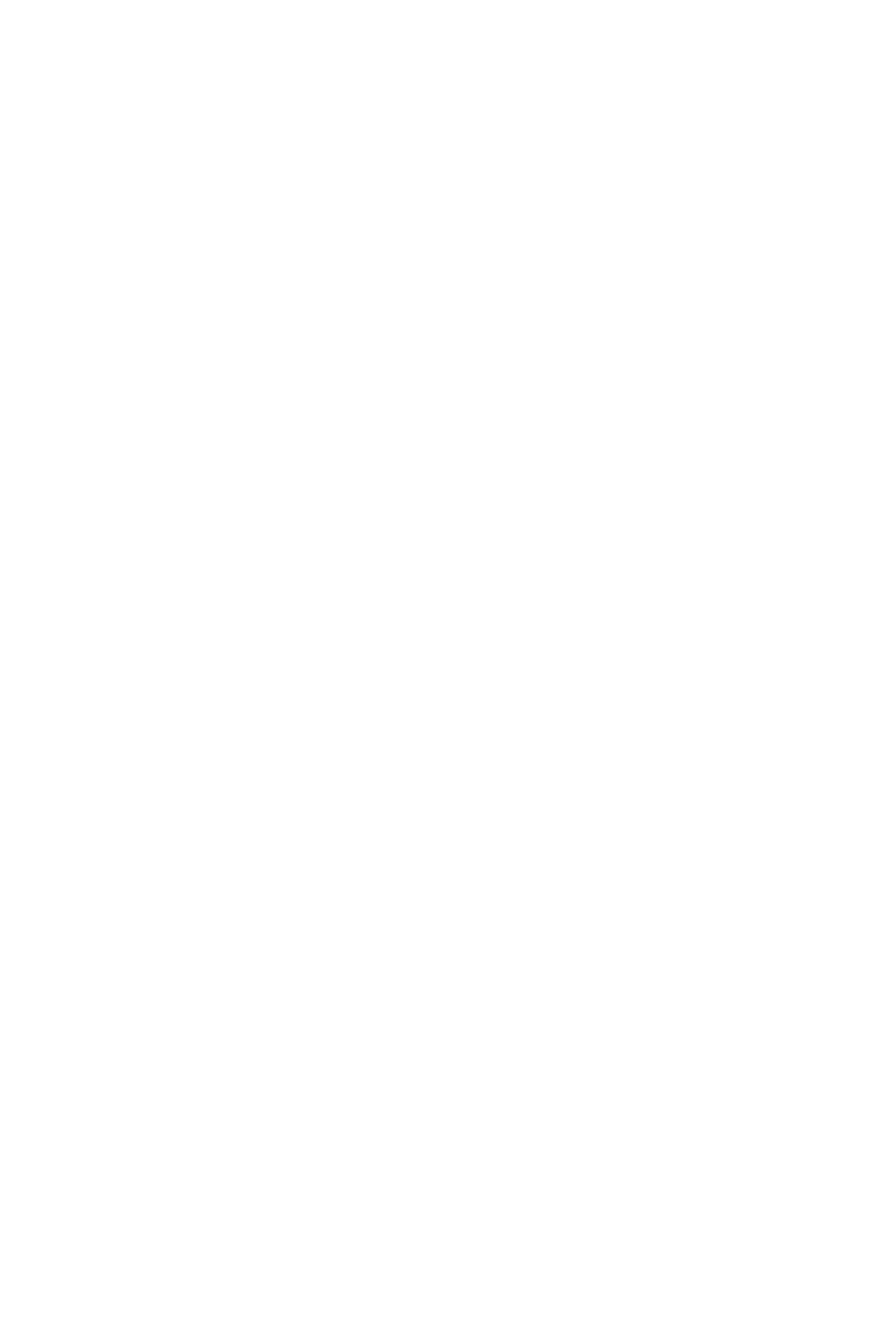

## Luciano Wernicke

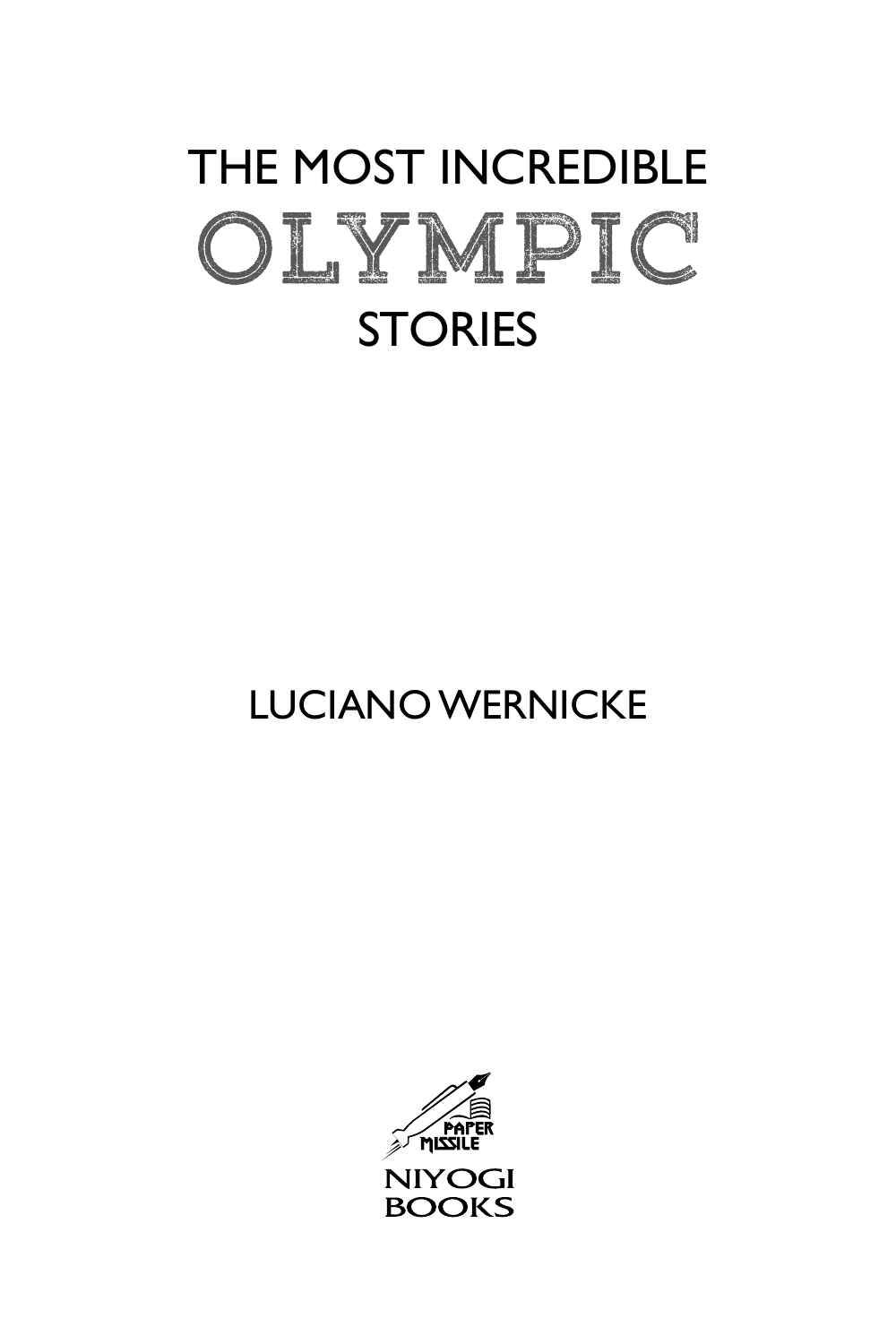#### Published by **NIYOGI BOOKS**

Block D, Building No. 77, Okhla Industrial Area, Phase-I, New Delhi-110 020, INDIA Tel: 91-11-26816301, 26818960 Email: niyogibooks@gmail.com Website: www.niyogibooksindia.com

Original title: Historias insólitas de los Juegos Olimpicos Copyright © Luciano Wernicke, 2012 English text © Luciano Wernicke, 2021

Editor: Arkaprabha Biswas Design: Shashi Bhushan Prasad

ISBN: 978-93-91125-14-1 Publication: 2021

All rights are reserved. No part of this publication may be reproduced or transmitted in any form or by any means, electronic or mechanical, including photocopying, recording or by any information storage and retrieval system without prior written permission and consent of the Publisher.

Printed at: Niyogi Offset Pvt. Ltd., New Delhi, India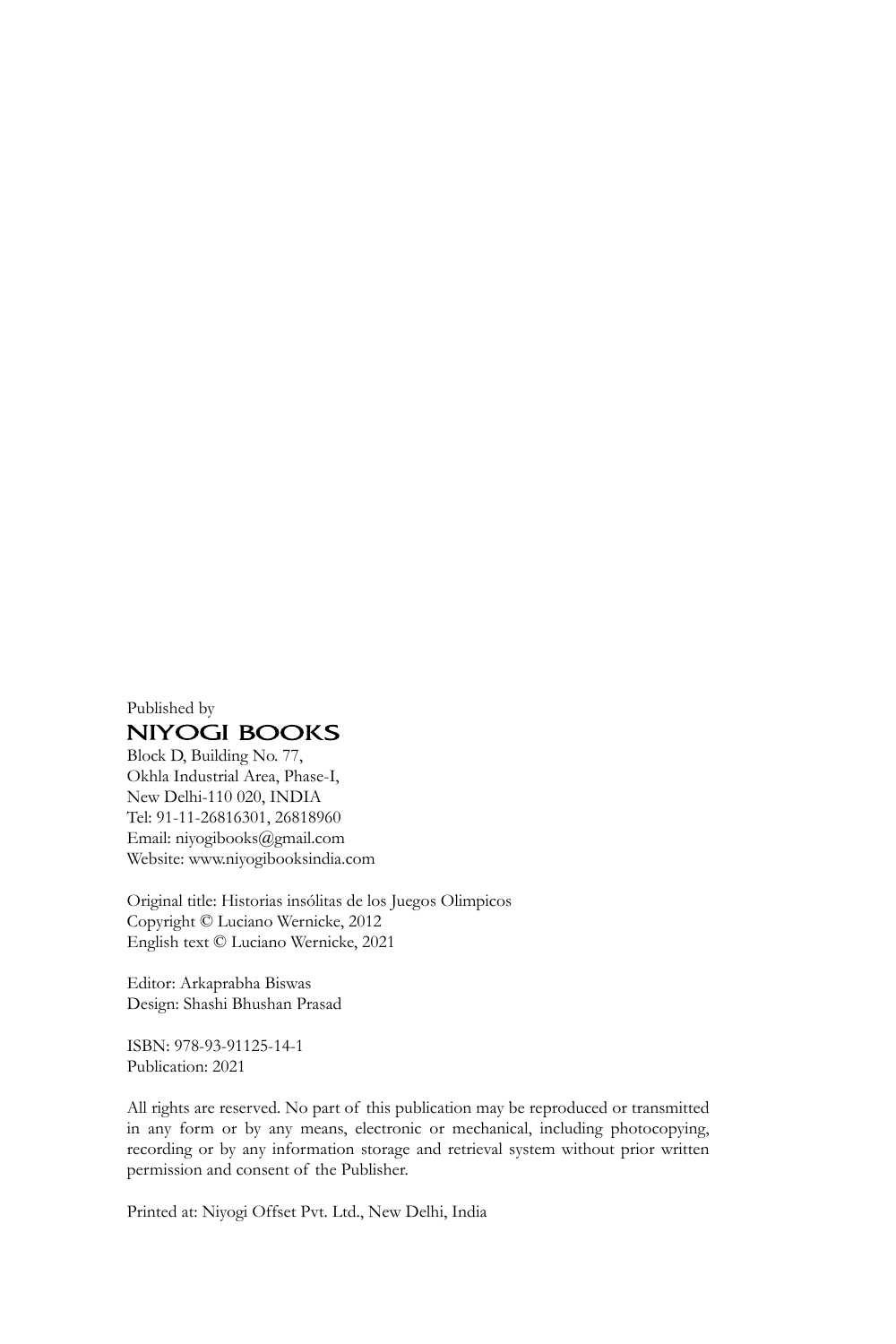#### *To my children, Facu and Nico*

'And although the oblivion, which destroys everything, has killed my old illusion, I keep hidden a humble hope that is the whole fortune of my heart.'

—Alfredo Le Pera,*Volver*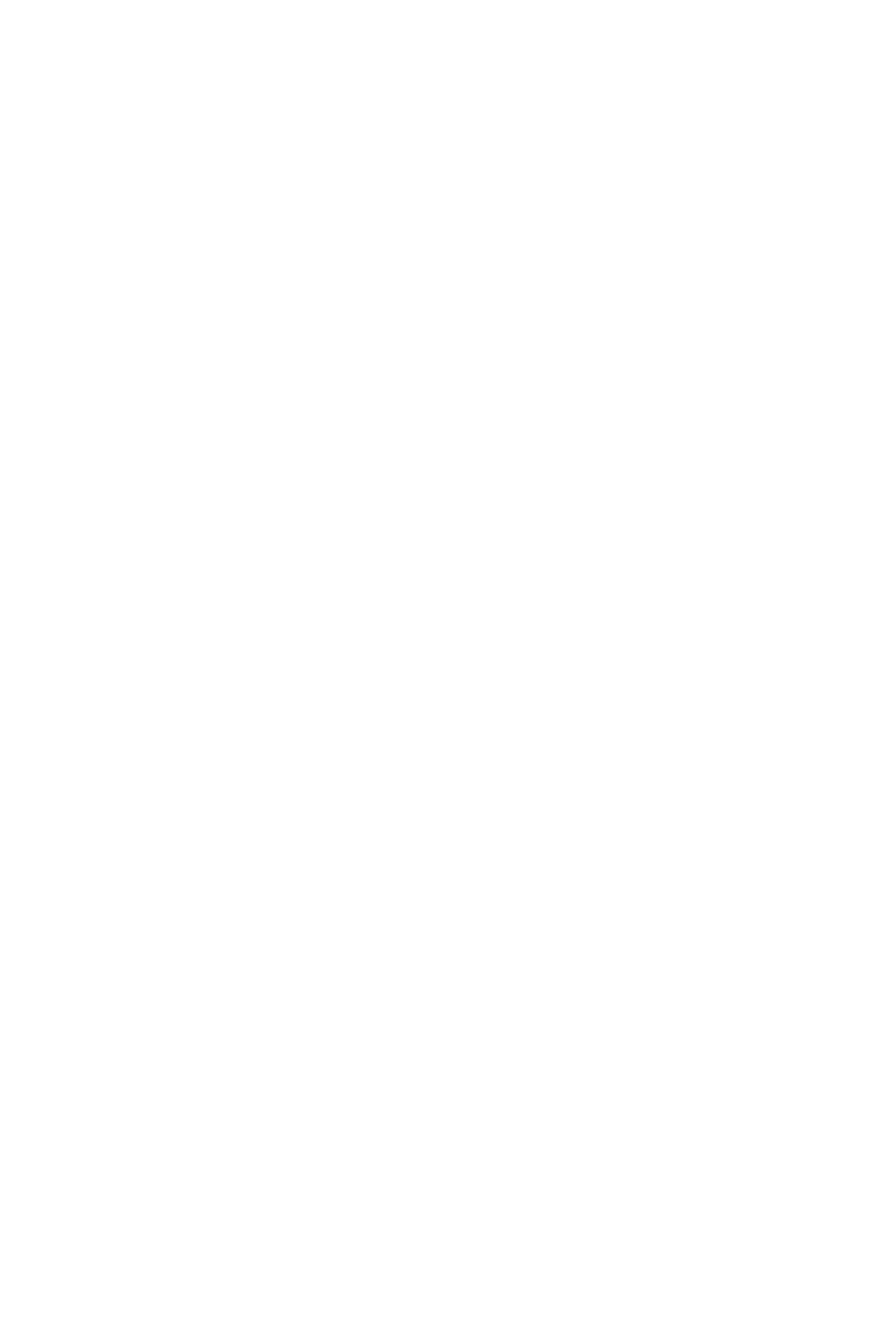## **CONTENTS**

| Introduction              | 9   |
|---------------------------|-----|
| Antiquity and Renaissance | 14  |
| Athens 1896               | 21  |
| Paris 1900                | 33  |
| Saint Louis 1904          | 40  |
| London 1908               | 48  |
| Stockholm 1912            | 58  |
| Antwerp 1920              | 65  |
| Paris 1924                | 75  |
| Amsterdam 1928            | 82  |
| Los Angeles 1932          | 88  |
| Berlin 1936               | 95  |
| London 1948               | 104 |
| Helsinki 1952             | 112 |
| Melbourne 1956            | 117 |
| <b>Rome 1960</b>          | 124 |
| Tokyo 1964                | 131 |
| Mexico 1968               | 138 |
| Munich 1972               | 144 |
| Montreal 1976             | 150 |
| Moscow 1980               | 156 |
| Los Angeles 1984          | 162 |
| Seoul 1988                | 171 |
| Barcelona 1992            | 178 |
| Atlanta 1996              | 184 |
| Sydney 2000               | 190 |
| Athens 2004               | 198 |
| Beijing 2008              | 206 |
| London 2012               | 214 |
| Rio de Janeiro 2016       | 221 |
| Acknowledgements          | 227 |
| Bibliography              | 228 |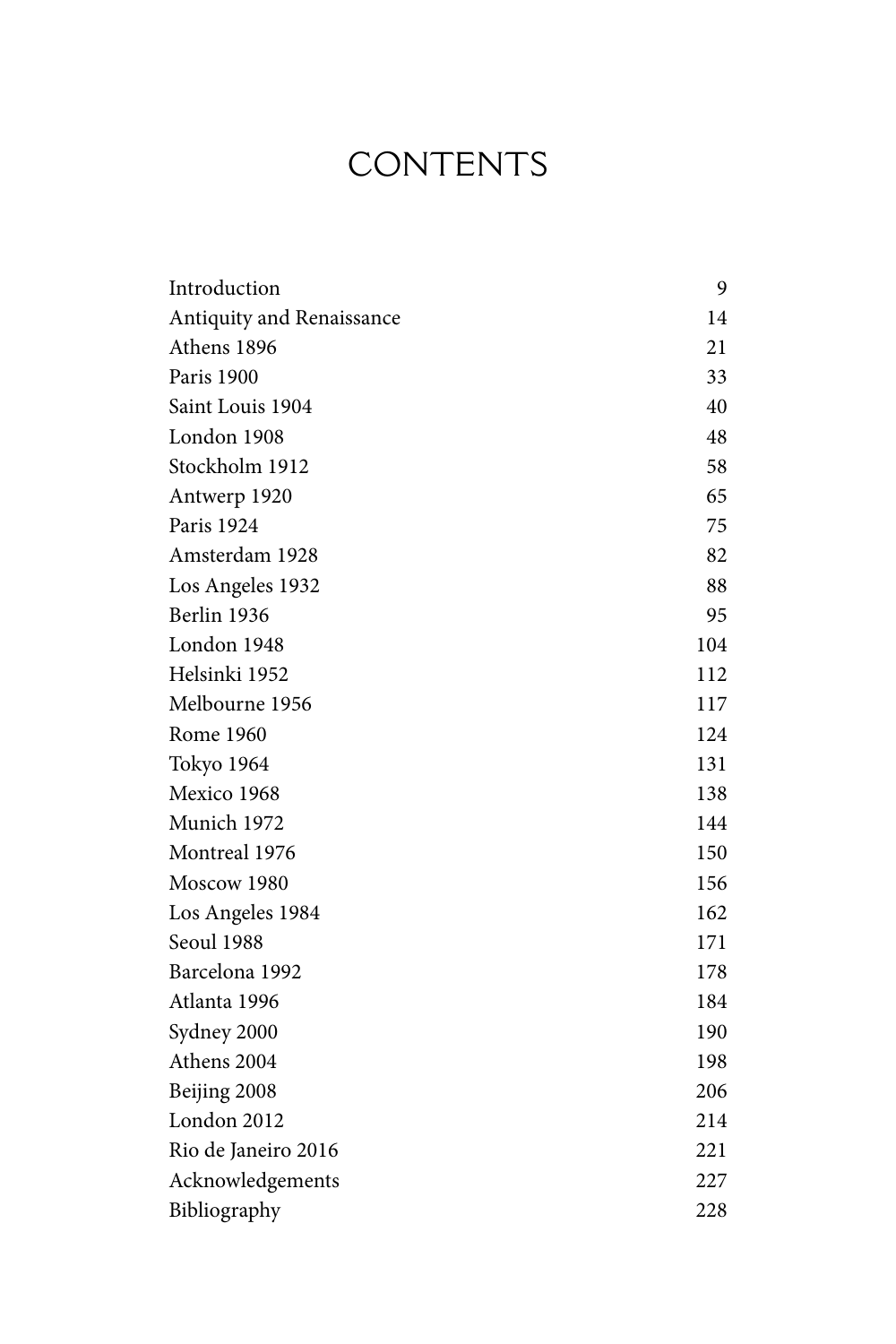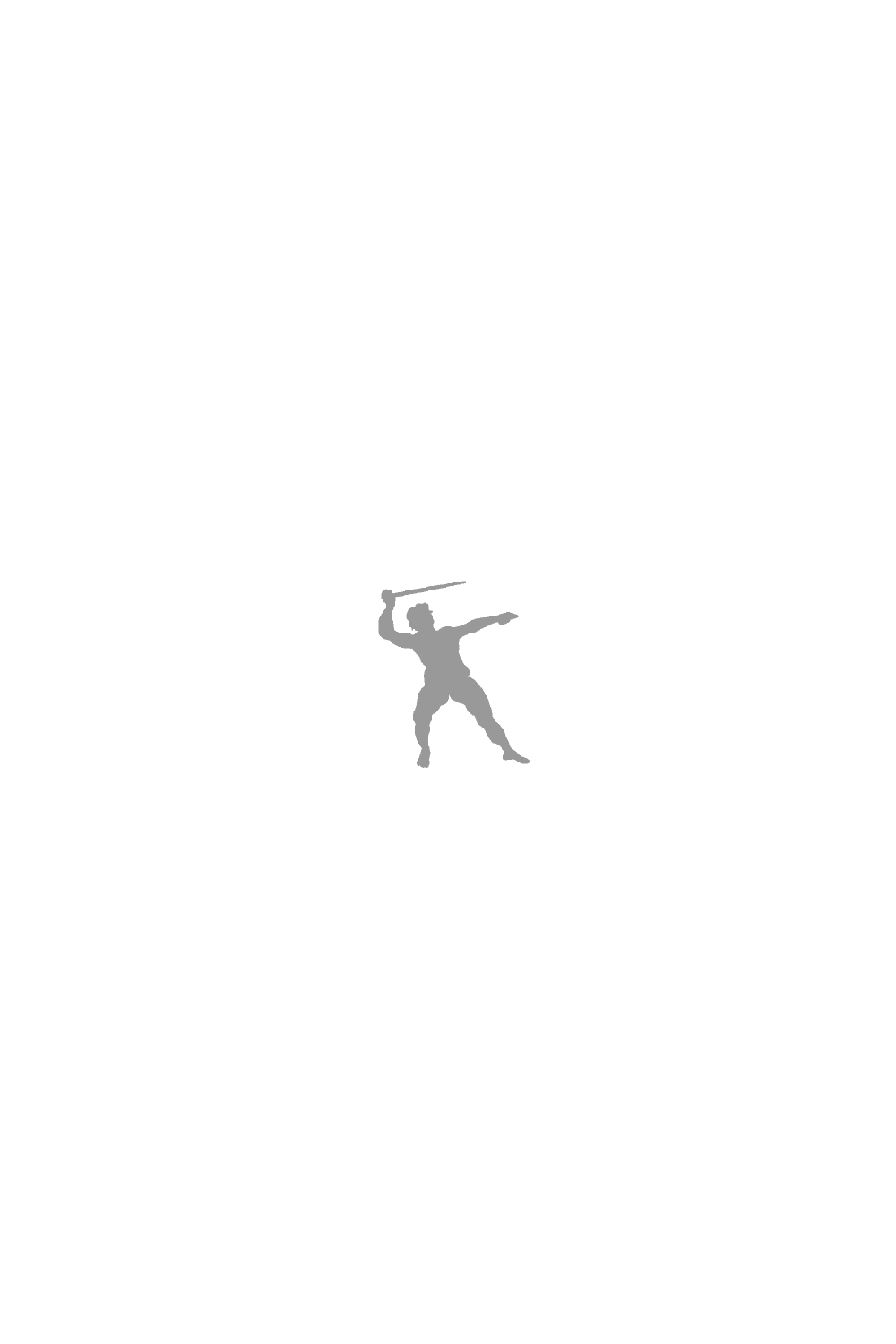## **INTRODUCTION**

An Olympic game is the sporting event par excellence. Although in many countries football is the discipline of choice and its World Cup is the summit of passion, it is also true that the Games arouse enormous fervour for its quantity and variety of competitions, because women take part and because in the two-week duration of the tournament, all countries participate and not only thirty-two, as is currently the case with the top FIFA event.

Oxford Dictionary indicates that an Olympiad is 'a major international contest in a particular game, sport, or scientific subject,' despite its original definition indicates something else: 'a period of four years between Olympic Games, used by the ancient Greeks in dating events'.

It is true, but as a counterpart it can be specified that in that same menu there are 33 competitions divided into 339 events, including football, basketball, tennis, volleyball, athletics and swimming, to name only the popular ones. However, each one has its own World Cup, yet for most, the zenith is the Olympic gold medal. In any case, it is not necessary to choose between the Olympic Games or the FIFA Cup: the two competitions coexist perfectly in the world sports calendar, both in every four years and interspersed 'two by two' so that everyone can enjoy an event considered as the 'modern war' for being a healthy, positive fight, and as a song affirms, 'the only fair of battles'.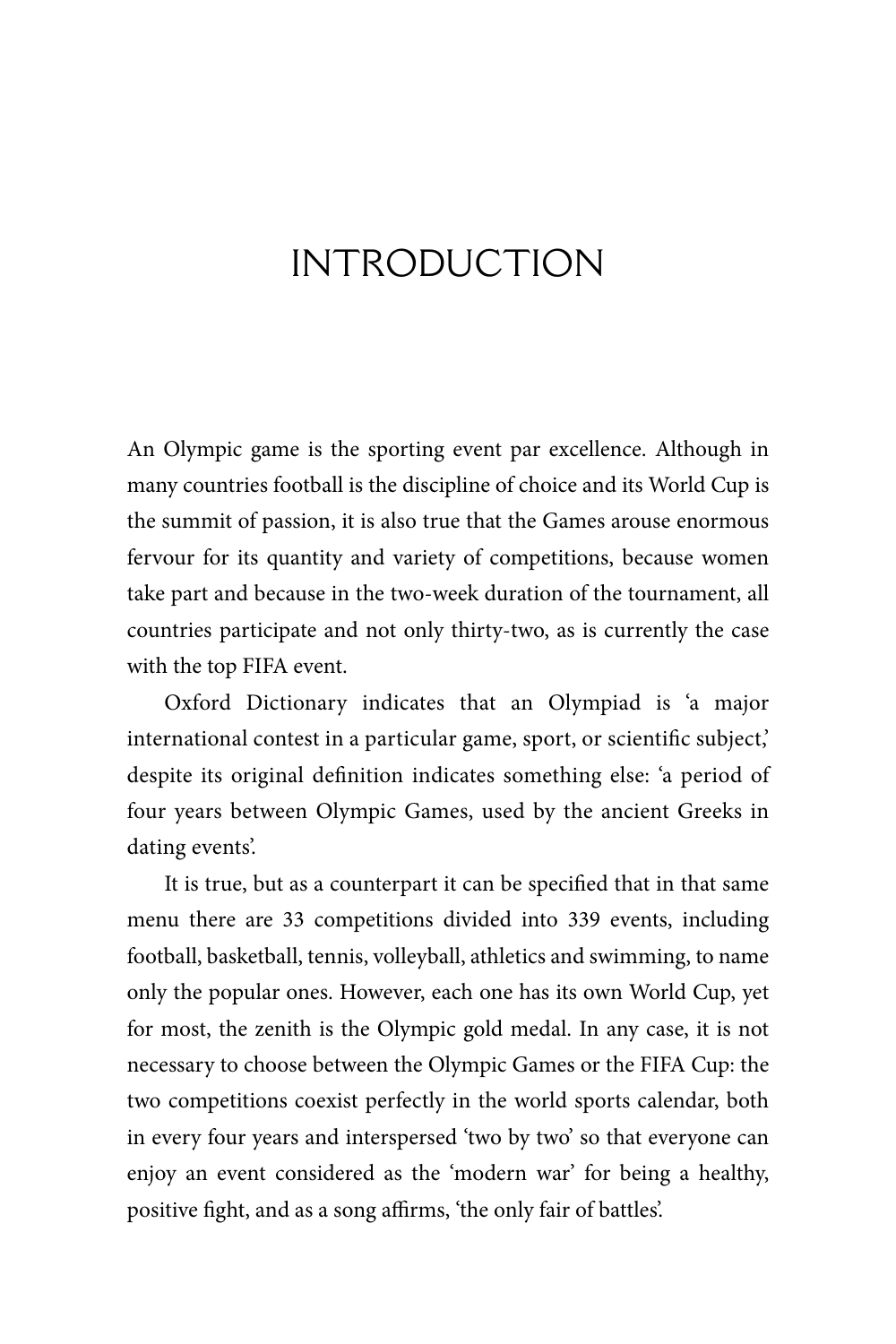In ancient Greece, the Games were sacred and all types of war action were banned throughout the week of the competitions. Upon resurgence in 1896 and reaching a formidable popularity throughout the planet in the 20th century, the Olympics became the scene of contests that extended beyond the boundaries of a court or stadium. Political propaganda actions, serious diplomatic friction and even a massacre product of an ancient conflict—contaminated the purity of the sport, which was stopped only by the effect of the two world wars. Between 1948 and 1992, the United States and the former Union of Soviet Socialist Republics (USSR) discovered that the Games represented a perfect terrain to extend the 'Cold War' that, in parallel, was raging on other fronts.

In Munich 1972, the Olympiad developed 'normally', until in the middle of the competition, a Palestinian terrorist group executed eleven Israeli athletes. In that same country, but thirty-six years earlier, the Games allowed Adolf Hitler to extend his effective 'propaganda' beyond its borders. In Mexico 1968, a group of African-American athletes denounced the social abuse suffered by the black population in the United States.

It is important to clarify that this work reviews only the editions of the Summer Games, considering that the Winter Olympics are not 'universal' for two circumstances: one, because to do winter sports you need 'yes or yes' snow or ice, and this climatical phenomenon only happens naturally in the half (or less than the half) of the countries, only for a few months a year and in localities with certain geographical characteristics, usually mountain. In most of South America, Africa, the Caribbean, Central America, Southeast Asia and Oceania the snowfall is extraordinary or nil, so it is impossible for their populations to have universal access to this kind of recreations in which the people have to slide and not to run or jump. There have been cases of participants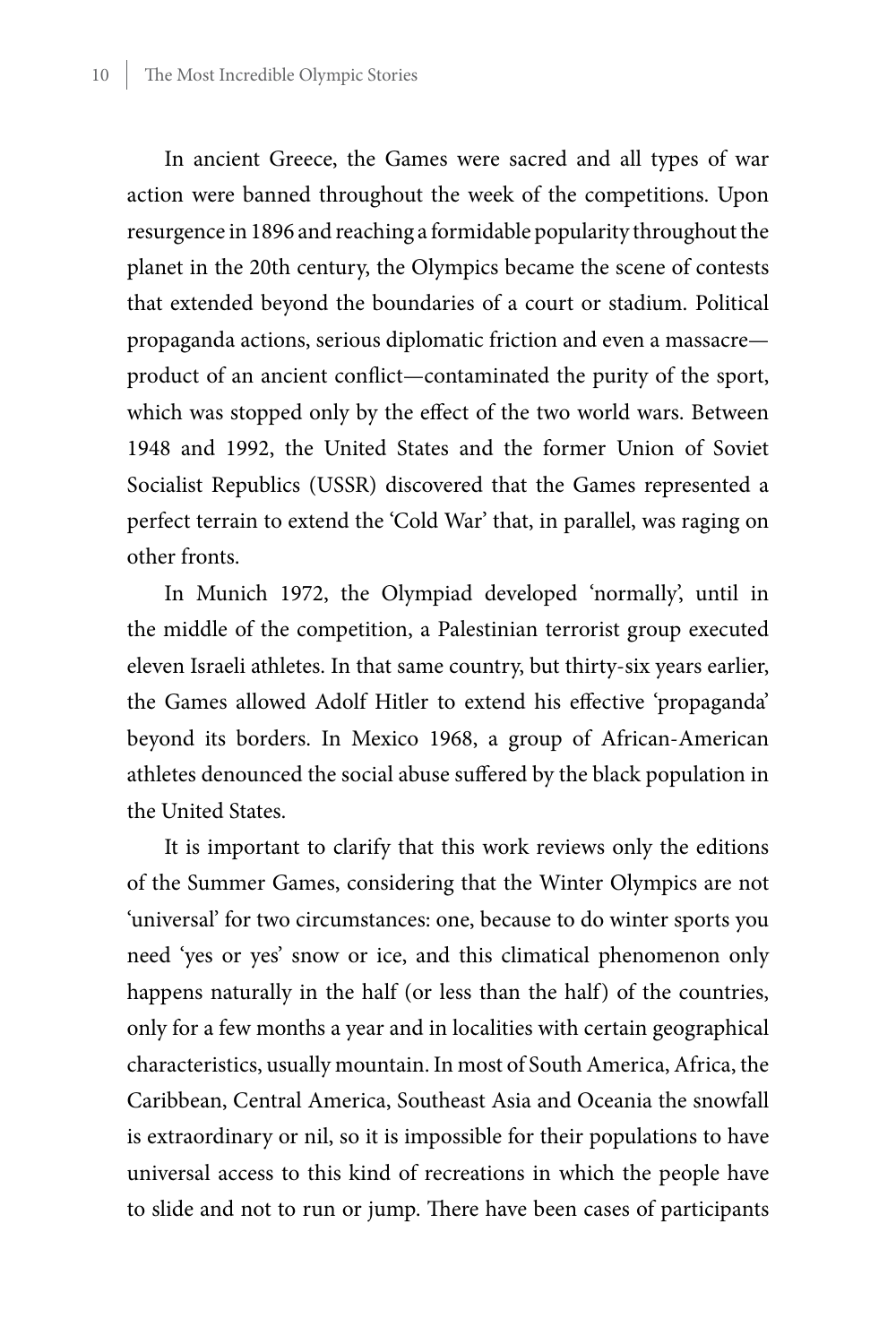from tropical countries in the Winter Games, but these were atypical situations, closer to curiosity than to high competition. In Pieonchang 2018, the latest edition, ninety-two countries participated, a record for this version. In the last three Summer Games, more than 200 states competed. Rio de Janeiro 2016 reached all the nations of the globe affiliated to the IOC: 206.

Secondly, the practice of these winter disciplines necessarily requires the use of high-cost equipment, consisting of thermal suits, gloves, glasses and skis, as well as boards, skates and sleds. Later in this book we will see that the runner Abebe Bikila, from poor Ethiopia, won the 1960 Rome marathon dressed just in a shirt, shorts and bare feet. In ancient times, athletes used to compete naked, which matched the chances of each contestant. Currently, the possibilities of a good bobsleigh team necessarily depend on the quality of its very expensive sled.

Another key point in the Olympic history is 'amateurism'. Since the resurrection of the Games in 1896, the French baron Pierre de Coubertin imposed the exclusive participation of athletes who did not act in any sport as professionals, including non-Olympic disciplines. The American James Thorpe, an aboriginal 'all terrain' sportsman model, won by a very wide margin the pentathlon and decathlon of the Stockholm 1912 edition, but he was later disqualified when it was revealed that he had played baseball for money in a league in his country. The brilliant athlete, who also stood out in American football, claimed until the last of his days the return of his gold medals.

Coubertin's unfair stance—which the International Olympic Committee held firmly until the 1980s and finally abolished in 1992 was classist and contradictory. Classist, because it reserved the Olympic glory for children of wealthy families who could prepare for high competition without taking up their time working to maintain and afford trips and stays to the Games. Many participants had professions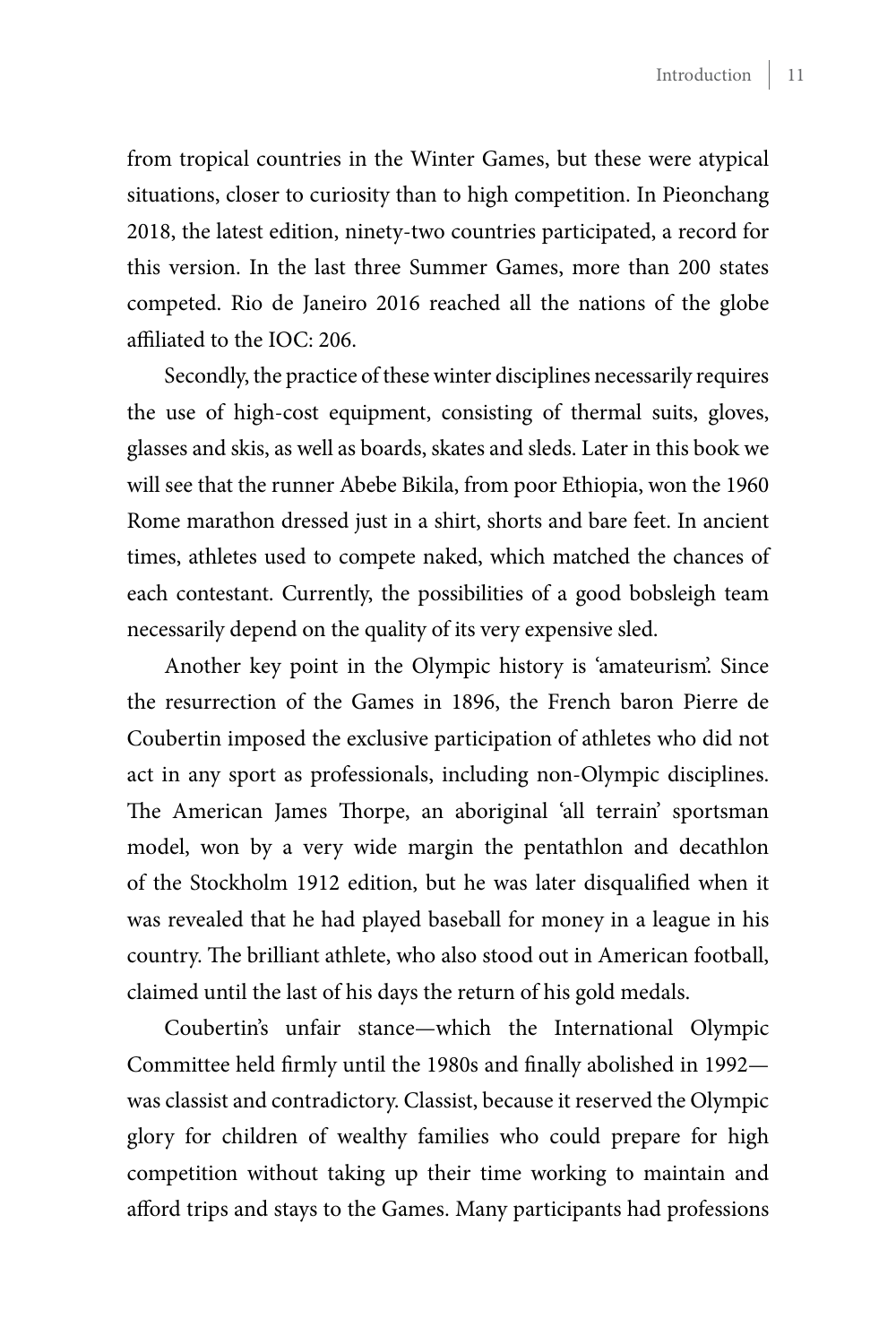not related to sports and have won medals, but they were almost exceptions. The fact that some athletes had to occupy most of the day in trades, far from physical development, to obtain their livelihood, and others could train at pleasure every day because they were born with the golden spoon, implies that the concept of 'Amateurism' was synonymous to monstrous inequalities. The olive tree of the first Games was reserved almost exclusively for nobles and millionaires. At the 1968 Grenoble Winter Games, the president of the IOC, the American Avery Brundage, refused to hand over the medals to the Frenchman Jean-Claude Killy (winner of three golds in slalom, giant slalom and descent) and to the Canadian Nancy Greene (gold in giant slalom), because both had posed for graphic reporters with their skis in hand to display the brand of products. But he did award Peggy Fleming, gold in figure skating. Fleming didn't need sponsors: his father, a billionaire, had built an ice rink for his exclusive use in his own home.

Amateurism was jointly unworthy because it allowed undercover professionalism. During the second half of the 20th century, athletes from the former Soviet Union and its satellite countries (East Germany, Czechoslovakia, Romania, Hungary, Poland, etc.) were mostly registered in the official forms of the Games as policemen or army personnel of their country. However, this was a gross masquerade, since they were completely dedicated to training and rarely accomplished the tasks they claimed to perform. It was never clear why State support was allowed but not the private one.

Conscious of the prolific and diverse European and North American bibliography, the statistics recorded on the official website of the IOC and the infinite world of the Internet, I preferred to address the chronicle from another angle. Without abandoning the remarkable sporting feats, heroes and outstanding records, *The Most Incredible Olympic Stories* emphasises the most surprising curiosities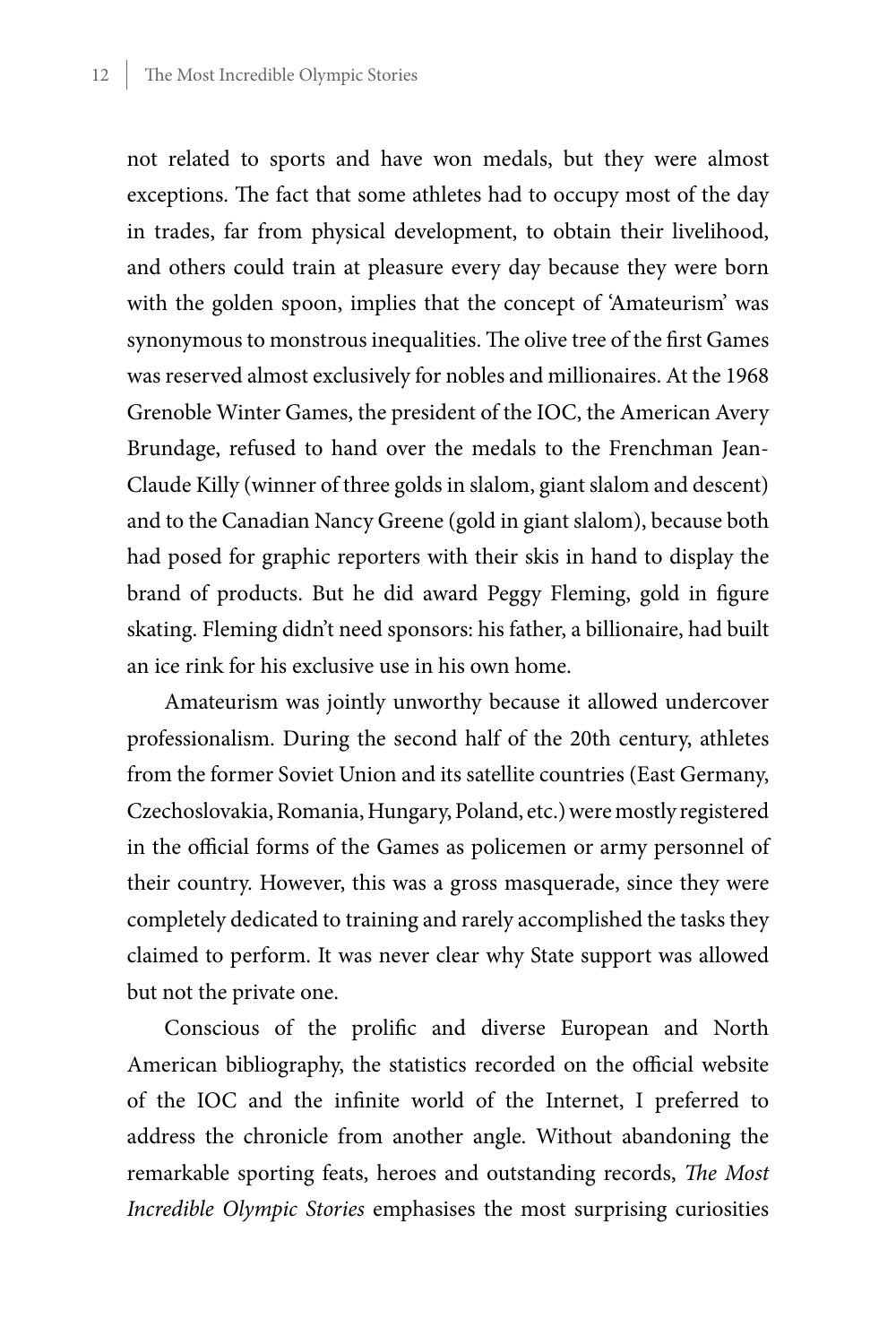and anecdotes that, at the same time, amuse and present a more human profile of the protagonists. Many of the stories are based on situations generated by politics, economics or complex sports regulations. Others, of countless eventualities. Like any other person, elite athletes, modern 'gods of the Olympus', suffer injuries and illnesses, robberies, theft, get drunk, hit rivals or referees, fall in love, get married or divorced, have children, fall asleep or lose some essential component of their competition equipment. Some succumb to the power of money, others prefer not to sell their honour.

They also live adventures that seem designed by Hollywood scriptwriters: a target-shooting champion who lost his right hand in the war and educated his left one to win the gold medal; an exhausted marathoner who had to run quickly in the opposite direction for more than a kilometer chased by a fierce dog; a Portuguese runner who was hit by a car, and ten days later won the Los Angeles marathon, with a record included; a sailor who left his career to rescue two drowning rivals; an athlete with two penises; a shooter ejected from the Olympic team for his noisy farts and a twin who replaced her sister star. These are just some of the more than 400 stories that feed this powerful cocktail of Olympic adventures.

> Luciano Wernicke Buenos Aires, September 2020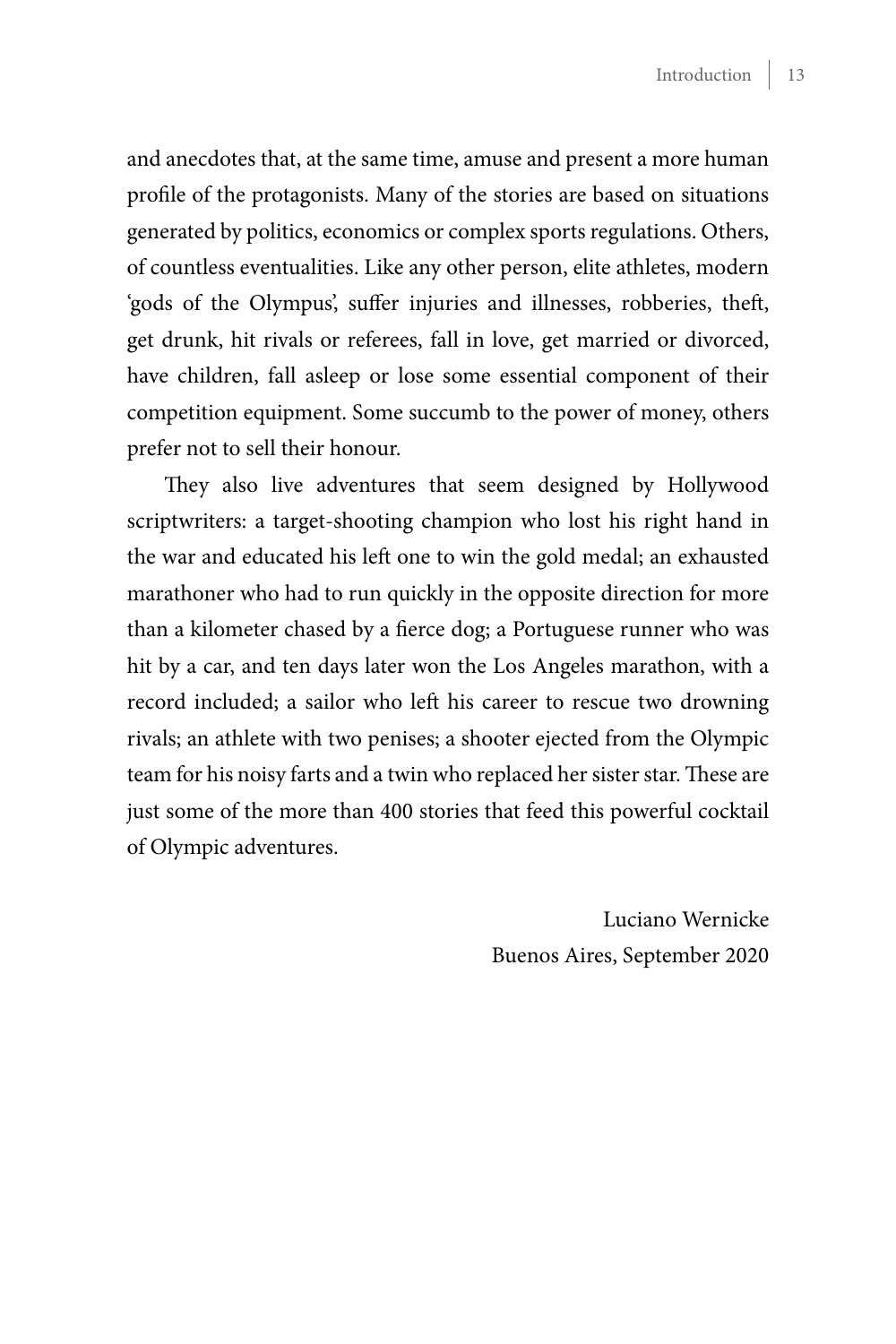### Antiquity and Renaissance

A race of only 192.28 meters in length. That humble, that simple, that brief was the beginning of the Olympic Games. A modest test with a humble winner: a chef from the Elis region called Coroebo (or Koroibos or Choroebus, according to different translations). In the year 776 BC, he ran faster than any other competitor the distance of 'one stadium' and returned to his city crowned with olive twigs. Was the chef the first champion of the first Olympiad? Many historians asseverated that Coroebo was not the inaugural winner, but his name was the first to be engraved in stone at the head of a long series of heroes, also mentioned in poems of Homer or Pindar.

The foot race was part of a variety of religious and cultural rites that took place every four years, over six days, in a plain located next to the sanctuary of the city of Olympia, famous for its temple dedicated to Zeus, one of the seven wonders of the antiquity. It is estimated that the pedestrian test would have begun to be disputed at least 150 years before Coroebo, although this is only a conjecture.

Beyond its origin, after the victory of the chef, the games were consolidated and, through their successive editions, they grew in number of participants, who came first from all corners of the Hellenic world and later, from the different provinces of the Roman Empire. Likewise, other tests were added to the simple 192.28-meter contest: